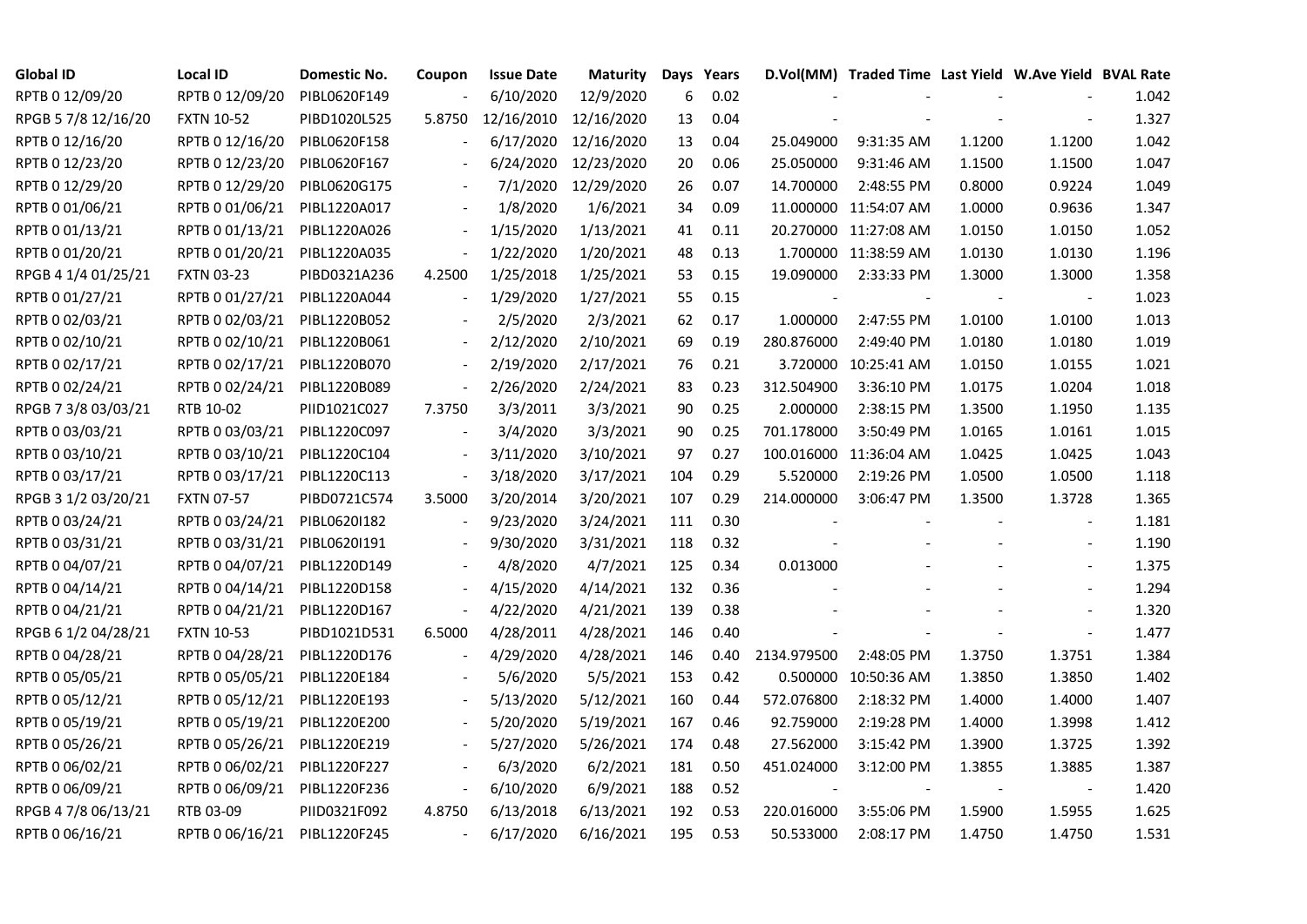| <b>Global ID</b>     | <b>Local ID</b>   | Domestic No. | Coupon                   | <b>Issue Date</b> | <b>Maturity</b> |     | Days Years |            | D.Vol(MM) Traded Time Last Yield W.Ave Yield BVAL Rate |        |                |       |
|----------------------|-------------------|--------------|--------------------------|-------------------|-----------------|-----|------------|------------|--------------------------------------------------------|--------|----------------|-------|
| RPTB 0 06/23/21      | RPTB 0 06/23/21   | PIBL1220F254 |                          | 6/24/2020         | 6/23/2021       | 202 | 0.55       |            |                                                        |        |                | 1.504 |
| RPTB 0 06/30/21      | RPTB 0 06/30/21   | PIBL1220G262 |                          | 7/1/2020          | 6/30/2021       | 209 | 0.57       | 0.031000   |                                                        |        |                | 1.681 |
| RPTB 0 07/07/21      | RPTB 0 07/07/21   | PIBL1220G271 |                          | 7/8/2020          | 7/7/2021        | 216 | 0.59       |            |                                                        |        |                | 1.501 |
| RPTB 0 07/14/21      | RPTB 0 07/14/21   | PIBL1220G280 | $\overline{\phantom{a}}$ | 7/15/2020         | 7/14/2021       | 223 | 0.61       |            |                                                        |        |                | 1.512 |
| RPTB 0 07/21/21      | RPTB 0 07/21/21   | PIBL1220G299 | $\frac{1}{2}$            | 7/22/2020         | 7/21/2021       | 230 | 0.63       |            | 139.924000 11:36:22 AM                                 | 1.5500 | 1.5500         | 1.551 |
| RPTB 0 07/28/21      | RPTB 0 07/28/21   | PIBL1220G306 |                          | 7/29/2020         | 7/28/2021       | 237 | 0.65       |            |                                                        |        |                | 1.536 |
| RPTB 0 08/04/21      | RPTB 0 08/04/21   | PIBL1220H314 |                          | 8/5/2020          | 8/4/2021        | 244 | 0.67       |            |                                                        |        | $\blacksquare$ | 1.551 |
| RPTB 0 08/11/21      | RPTB 0 08/11/21   | PIBL1220H323 |                          | 8/12/2020         | 8/11/2021       | 251 | 0.69       |            |                                                        |        |                | 1.561 |
| RPTB 0 08/18/21      | RPTB 0 08/18/21   | PIBL1220H332 |                          | 8/19/2020         | 8/18/2021       | 258 | 0.71       | 3.223000   | 3:56:56 PM                                             | 1.5000 | 1.5248         | 1.582 |
| RPTB 0 08/25/21      | RPTB 0 08/25/21   | PIBL1220H341 |                          | 8/26/2020         | 8/25/2021       | 265 | 0.73       | 0.039000   | 3:59:58 PM                                             | 1.5250 | 1.5250         | 1.585 |
| RPTB 0 09/01/21      | RPTB 0 09/01/21   | PIBL1220I359 | $\blacksquare$           | 9/2/2020          | 9/1/2021        | 272 | 0.75       |            |                                                        |        |                | 1.594 |
| RPTB 0 09/08/21      | RPTB 0 09/08/21   | PIBL1220I368 |                          | 9/9/2020          | 9/8/2021        | 279 | 0.76       |            |                                                        |        |                | 1.604 |
| RPTB 0 09/22/21      | RPTB 0 09/22/21   | PIBL1220I386 | $\overline{\phantom{a}}$ | 9/23/2020         | 9/22/2021       | 293 | 0.80       |            |                                                        |        |                | 1.633 |
| RPTB 0 09/29/21      | RPTB 0 09/29/21   | PIBL1220I395 |                          | 9/30/2020         | 9/29/2021       | 300 | 0.82       |            |                                                        |        |                | 1.640 |
| RPTB 0 10/06/21      | RPTB 0 10/06/21   | PIBL1220J401 |                          | 10/7/2020         | 10/6/2021       | 307 | 0.84       |            | 20.000000 11:07:00 AM                                  | 1.6000 | 1.6000         | 1.694 |
| RPTB 0 10/13/21      | RPTB 0 10/13/21   | PIBL1220J410 |                          | 10/14/2020        | 10/13/2021      | 314 | 0.86       |            | 3.046000 11:30:05 AM                                   | 1.6400 | 1.6400         | 1.665 |
| RPGB 5 3/4 10/20/21  | RTB 10-03         | PIID1021J039 | 5.7500                   | 10/20/2011        | 10/20/2021      | 321 | 0.88       | 1.020000   | 3:56:15 PM                                             | 1.5950 | 1.6489         | 1.493 |
| RPTB 0 10/20/21      | RPTB 0 10/20/21   | PIBL1220J429 |                          | 10/21/2020        | 10/20/2021      | 321 | 0.88       | 0.013000   |                                                        |        |                | 1.642 |
| RPTB 0 10/27/21      | RPTB 0 10/27/21   | PIBL1220J438 |                          | 10/28/2020        | 10/27/2021      | 328 | 0.90       |            |                                                        |        |                | 1.669 |
| RPTB 0 11/03/21      | RPTB 0 11/03/21   | PIBL1220K445 |                          | 11/4/2020         | 11/3/2021       | 335 | 0.92       |            |                                                        |        |                | 1.690 |
| RPTB 0 11/10/21      | RPTB 0 11/10/21   | PIBL1220K454 |                          | 11/11/2020        | 11/10/2021      | 342 | 0.94       | 39.860000  | 2:38:50 PM                                             | 1.6910 | 1.6910         | 1.693 |
| RPTB 0 11/17/21      | RPTB 0 11/17/21   | PIBL1220K463 |                          | 11/18/2020        | 11/17/2021      | 349 | 0.96       | 3.170000   | 3:24:28 PM                                             | 1.6900 | 1.6900         | 1.689 |
| RPGB 5 3/4 11/24/21  | <b>FXTN 10-55</b> | PIBD1021K551 | 5.7500                   | 11/24/2011        | 11/24/2021      | 356 | 0.98       | 50.080000  | 3:58:57 PM                                             | 1.6500 | 1.7064         | 1.689 |
| RPTB 0 11/24/21      | RPTB 0 11/24/21   | PIBL1220K472 |                          | 11/25/2020        | 11/24/2021      | 356 | 0.98       | 84.865000  | 3:54:47 PM                                             | 1.6905 | 1.6913         | 1.684 |
| RPTB 0 12/01/21      | RPTB 0 12/01/21   | PIBL1220L480 | $\frac{1}{2}$            | 12/2/2020         | 12/1/2021       | 363 | 0.99       | 91.726000  | 3:13:25 PM                                             | 1.6910 | 1.6858         | 1.693 |
| RPGB 63/8 01/19/22   | <b>FXTN 10-54</b> | PIBD1022G545 | 6.3750                   | 7/19/2011         | 1/19/2022       | 412 | 1.13       | 5.600000   | 2:01:48 PM                                             | 1.7330 | 1.7330         | 1.711 |
| RPGB 4 01/26/22      | <b>FXTN 05-74</b> | PIBD0522A747 | 4.0000                   | 1/26/2017         | 1/26/2022       | 419 | 1.15       | 14.415000  | 2:21:02 PM                                             | 1.7250 | 1.6501         | 1.691 |
| RPGB 15 03/14/22     | <b>FXTN 20-02</b> | PIBD2022C021 | 15.0000                  | 3/14/2002         | 3/14/2022       | 466 | 1.28       |            |                                                        |        | $\blacksquare$ | 1.753 |
| RPGB 4 3/4 07/04/22  | <b>FXTN 03-24</b> | PIBD0322G247 | 4.7500                   | 7/4/2019          | 7/4/2022        | 578 | 1.58       | 75.370000  | 2:31:52 PM                                             | 1.7950 | 1.8059         | 1.782 |
| RPGB 4 7/8 08/02/22  | <b>FXTN 10-56</b> | PIBD1022H562 | 4.8750                   | 8/2/2012          | 8/2/2022        | 607 | 1.66       |            |                                                        |        |                | 1.864 |
| RPGB 4 3/4 09/13/22  | <b>FXTN 10-57</b> | PIBD1022I570 | 4.7500                   | 9/13/2012         | 9/13/2022       | 649 | 1.78       | 0.018000   | 2:03:52 PM                                             | 1.8500 | 1.8500         | 1.898 |
| RPGB 12 3/4 10/17/22 | <b>FXTN 20-03</b> | PIBD2022J033 | 12.7500                  | 10/17/2002        | 10/17/2022      | 683 | 1.87       |            |                                                        |        |                | 1.925 |
| RPGB 4 5/8 12/04/22  | RTB 05-11         | PIID0522L114 | 4.6250                   | 12/4/2017         | 12/4/2022       | 731 | 2.00       | 624.500000 | 3:58:09 PM                                             | 1.9150 | 1.9164         | 1.924 |
| RPGB 4 12/06/22      | <b>FXTN 10-58</b> | PIBD1022L585 | 4.0000                   | 12/6/2012         | 12/6/2022       | 733 | 2.01       | 1.000000   | 2:31:34 PM                                             | 1.9750 | 1.9750         | 1.965 |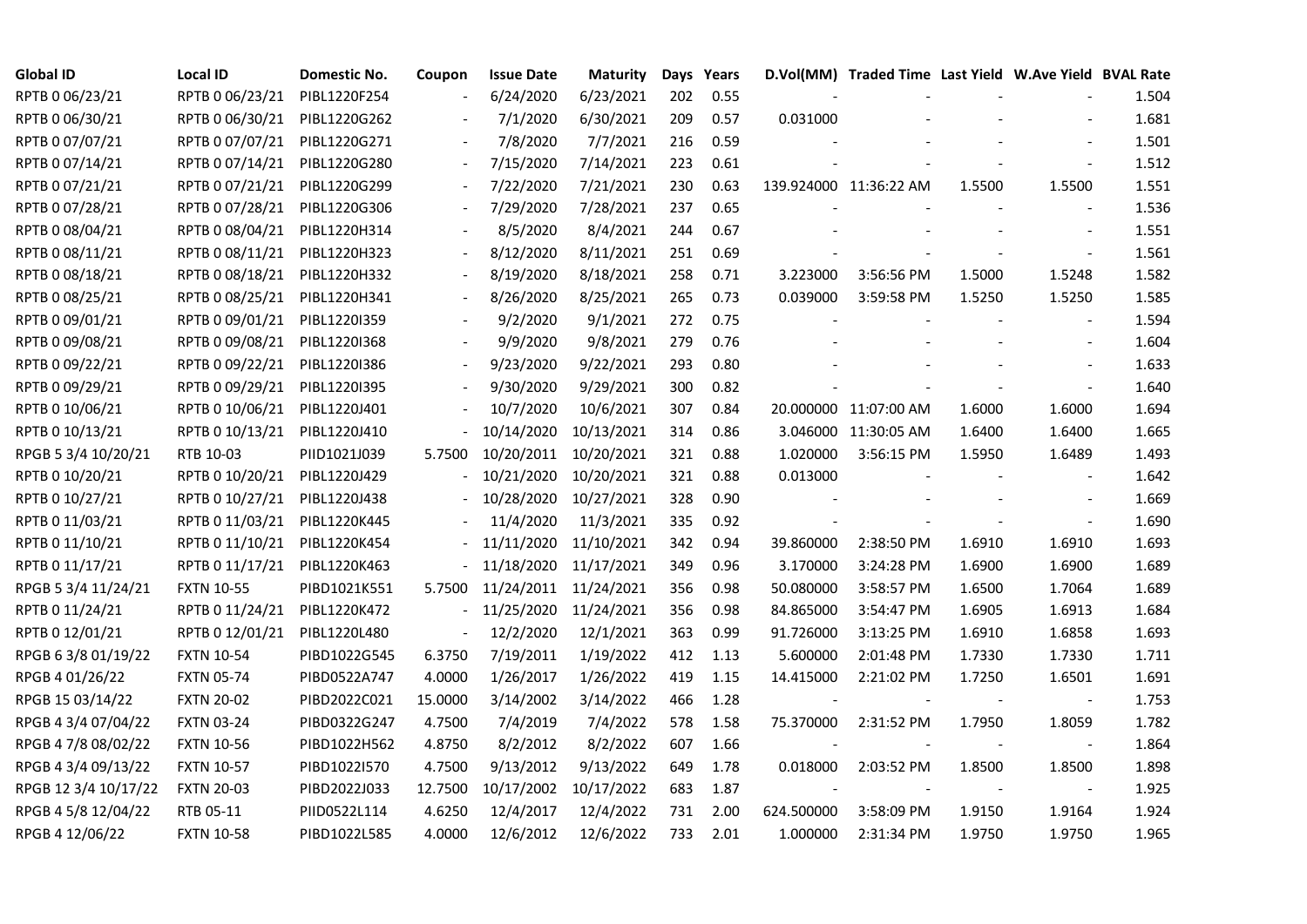| <b>Global ID</b>     | <b>Local ID</b>   | Domestic No. | Coupon  | <b>Issue Date</b> | <b>Maturity</b>  |     | Days Years | D.Vol(MM)                | Traded Time Last Yield W.Ave Yield BVAL Rate |        |                          |       |
|----------------------|-------------------|--------------|---------|-------------------|------------------|-----|------------|--------------------------|----------------------------------------------|--------|--------------------------|-------|
| RPGB 4 3/8 02/11/23  | RTB 03-10         | PIID0323B101 | 4.3750  | 2/11/2020         | 2/11/2023        | 800 | 2.19       | 1256.700000              | 3:58:14 PM                                   | 2.0200 | 2.0172                   | 2.019 |
| RPGB 13 02/20/23     | <b>FXTN 20-04</b> | PIBD2023B048 | 13.0000 | 2/20/2003         | 2/20/2023        | 809 | 2.22       |                          |                                              |        |                          | 2.020 |
| RPGB 5 1/2 03/08/23  | <b>FXTN 05-75</b> | PIBD0523C752 | 5.5000  | 3/8/2018          | 3/8/2023         | 825 | 2.26       | 5.700000                 | 2:28:29 PM                                   | 2.1000 | 2.1088                   | 2.074 |
| RPGB 3 1/2 04/21/23  | <b>FXTN 07-58</b> | PIBD0723D588 | 3.5000  | 4/21/2016         | 4/21/2023        | 869 | 2.38       | 2123.000000              | 3:15:49 PM                                   | 2.1500 | 2.0738                   | 2.113 |
| RPGB 11 7/8 05/29/23 | <b>FXTN 20-05</b> | PIBD2023E054 | 11.8750 | 5/29/2003         | 5/29/2023        | 907 | 2.48       |                          |                                              |        | $\blacksquare$           | 2.090 |
| RPGB 3 1/4 08/15/23  | RTB 10-04         | PIID1023H046 | 3.2500  | 8/15/2013         | 8/15/2023        | 985 | 2.70       | 4.660000                 | 3:13:36 PM                                   | 2.2900 | 2.3181                   | 2.256 |
| RPGB 2 3/8 09/10/23  | <b>FXTN 03-25</b> | PIBD0323I252 | 2.3750  | 9/10/2020         | 9/10/2023 1,011  |     | 2.77       | 4923.510000              | 3:21:22 PM                                   | 2.1800 | 2.1803                   | 2.180 |
| RPGB 11 3/8 10/23/23 | <b>FXTN 20-06</b> | PIBD2023J068 | 11.3750 | 10/23/2003        | 10/23/2023 1,054 |     | 2.89       |                          |                                              |        |                          | 2.196 |
| RPGB 6 1/4 03/12/24  | RTB 05-12         | PIID0524C129 | 6.2500  | 3/12/2019         | 3/12/2024 1,195  |     | 3.27       | 74.700000                | 2:02:24 PM                                   | 2.1940 | 2.1969                   | 2.164 |
| RPGB 4 1/2 04/20/24  | <b>FXTN 07-59</b> | PIBD0724D595 | 4.5000  | 4/20/2017         | 4/20/2024 1,234  |     | 3.38       |                          | 0.150000 10:34:45 AM                         | 2.5000 | 2.5000                   | 2.314 |
| RPGB 12 3/8 06/03/24 | <b>FXTN 20-07</b> | PIBD2024F075 | 12.3750 | 6/3/2004          | 6/3/2024 1,278   |     | 3.50       |                          |                                              |        | $\overline{\phantom{a}}$ | 2.343 |
| RPGB 12 7/8 08/05/24 | <b>FXTN 20-08</b> | PIBD2024H086 | 12.8750 | 8/5/2004          | 8/5/2024 1,341   |     | 3.67       |                          |                                              |        |                          | 2.384 |
| RPGB 4 1/8 08/20/24  | <b>FXTN 10-59</b> | PIBD1024H595 | 4.1250  | 8/20/2014         | 8/20/2024 1,356  |     | 3.71       |                          |                                              |        | $\blacksquare$           | 2.466 |
| RPGB 4 1/4 10/17/24  | <b>FXTN 05-76</b> | PIBD0524J762 | 4.2500  | 10/17/2019        | 10/17/2024 1,414 |     | 3.87       | 22.600000                | 3:28:38 PM                                   | 2.3650 | 2.3634                   | 2.290 |
| RPGB 13 3/4 11/11/24 | <b>FXTN 20-09</b> | PIBD2024K091 | 13.7500 | 11/11/2004        | 11/11/2024 1,439 |     | 3.94       |                          |                                              |        | $\sim$                   | 2.441 |
| RPGB 5 3/4 04/12/25  | <b>FXTN 07-61</b> | PIBD0725D618 | 5.7500  | 4/12/2018         | 4/12/2025 1,591  |     | 4.36       | 1.800000                 | 2:42:25 PM                                   | 2.6000 | 2.6000                   | 2.548 |
| RPGB 12 1/8 04/14/25 | <b>FXTN 20-10</b> | PIBD2025D103 | 12.1250 | 4/14/2005         | 4/14/2025 1,593  |     | 4.36       |                          |                                              |        |                          | 2.529 |
| RPGB 2 5/8 08/12/25  | RTB 05-13         | PIID0525H130 | 2.6250  | 8/12/2020         | 8/12/2025 1,713  |     | 4.69       | 6305.835000              | 3:06:05 PM                                   | 2.7000 | 2.6919                   | 2.700 |
| RPGB 3 5/8 09/09/25  | <b>FXTN 10-60</b> | PIBD10251608 | 3.6250  | 9/9/2015          | 9/9/2025 1,741   |     | 4.77       | 2030.310000              | 3:35:03 PM                                   | 2.7700 | 2.7703                   | 2.771 |
| RPGB 12 1/8 10/20/25 | <b>FXTN 20-11</b> | PIBD2025J116 | 12.1250 | 10/20/2005        | 10/20/2025 1,782 |     | 4.88       |                          |                                              |        | $\blacksquare$           | 2.627 |
| RPGB 18 1/4 11/29/25 | <b>FXTN 25-01</b> | PIBD2525K015 | 18.2500 | 11/29/2000        | 11/29/2025 1,822 |     | 4.99       |                          |                                              |        | $\sim$                   | 2.648 |
| RPGB 10 1/4 01/19/26 | <b>FXTN 20-12</b> | PIBD2026A122 | 10.2500 | 1/19/2006         | 1/19/2026 1,873  |     | 5.13       |                          |                                              |        | $\sim$                   | 2.666 |
| RPGB 6 1/4 02/14/26  | <b>FXTN 07-62</b> | PIBD0726B627 | 6.2500  | 2/14/2019         | 2/14/2026 1,899  |     | 5.20       | 1283.370000              | 3:59:53 PM                                   | 2.7600 | 2.7558                   | 2.756 |
| RPGB 3 1/2 09/20/26  | RTB 10-05         | PIID1026I057 | 3.5000  | 9/20/2016         | 9/20/2026 2,117  |     | 5.80       |                          | 36.270000 10:00:21 AM                        | 2.9000 | 2.9000                   | 2.802 |
| RPGB 6 1/4 10/20/26  | RTB 15-01         | PIID1526J019 | 6.2500  | 10/20/2011        | 10/20/2026 2,147 |     | 5.88       |                          |                                              |        | $\blacksquare$           | 2.825 |
| RPGB 8 12/07/26      | <b>FXTN 20-13</b> | PIBD2026L139 | 8.0000  | 12/7/2006         | 12/7/2026 2,195  |     | 6.01       |                          |                                              |        | $\blacksquare$           | 2.781 |
| RPGB 5 3/8 03/01/27  | RTB 15-02         | PIID1527C023 | 5.3750  | 3/1/2012          | 3/1/2027 2,279   |     | 6.24       | 1.000000                 | 3:11:24 PM                                   | 3.3000 | 3.3000                   | 2.800 |
| RPGB 4 3/4 05/04/27  | <b>FXTN 10-61</b> | PIBD1027E617 | 4.7500  | 5/4/2017          | 5/4/2027 2,343   |     | 6.42       |                          | 0.200000 10:34:53 AM                         | 2.9250 | 2.9250                   | 2.832 |
| RPGB 8 5/8 09/06/27  | <b>FXTN 20-14</b> | PIBD2027I140 | 8.6250  | 9/6/2007          | 9/6/2027 2,468   |     | 6.76       | 2.400000                 | 3:05:01 PM                                   | 2.9200 | 2.9200                   | 2.846 |
| RPGB 6 1/4 03/22/28  | <b>FXTN 10-63</b> | PIBD1028C635 | 6.2500  | 3/22/2018         | 3/22/2028 2,666  |     | 7.30       | 0.510000                 | 2:31:54 PM                                   | 2.9250 | 2.9245                   | 2.934 |
| RPGB 9 1/2 12/04/28  | <b>FXTN 20-15</b> | PIBD2028L151 | 9.5000  | 12/4/2008         | 12/4/2028 2,923  |     | 8.00       |                          |                                              |        | $\sim$                   | 2.888 |
| RPGB 67/8 01/10/29   | <b>FXTN 10-64</b> | PIBD1029A644 | 6.8750  | 1/10/2019         | 1/10/2029 2,960  |     | 8.10       | 1283.740000              | 3:59:51 PM                                   | 2.9500 | 2.9484                   | 2.951 |
| RPGB 8 3/4 05/27/30  | <b>FXTN 20-16</b> | PIBD2030E166 | 8.7500  | 5/27/2010         | 5/27/2030 3,462  |     | 9.48       | 2.100000                 | 3:04:11 PM                                   | 3.0425 | 3.0726                   | 3.001 |
| RPGB 2 7/8 07/09/30  | <b>FXTN 10-65</b> | PIBD1030G655 | 2.8750  | 7/9/2020          | 7/9/2030 3,505   |     | 9.60       | $\overline{\phantom{a}}$ |                                              |        |                          | 2.850 |